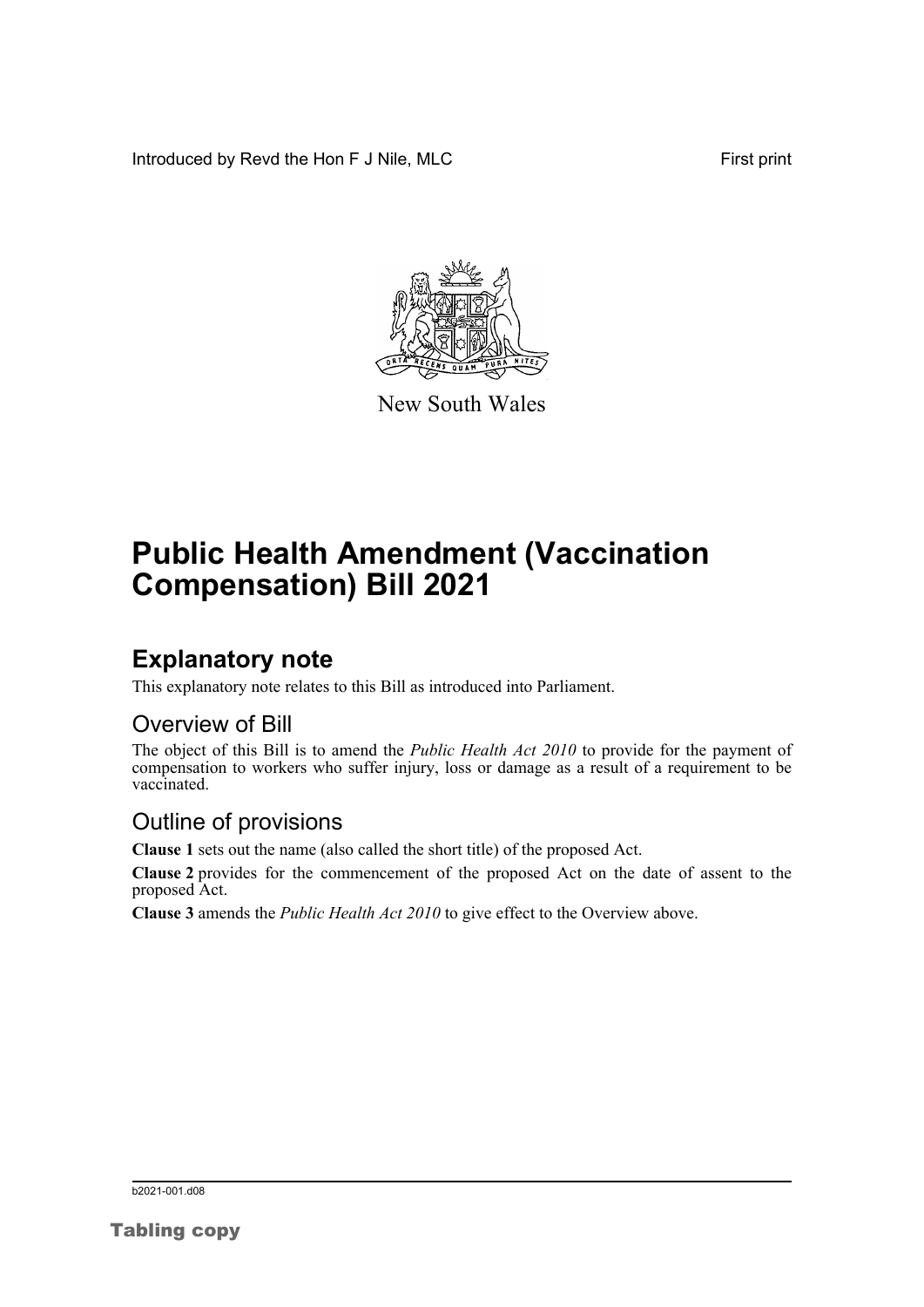Introduced by Revd the Hon F J Nile, MLC First print



New South Wales

# **Public Health Amendment (Vaccination Compensation) Bill 2021**

## **Contents**

|               |                                            | Page |
|---------------|--------------------------------------------|------|
|               | Name of Act                                |      |
|               | 2 Commencement                             |      |
| $\mathcal{R}$ | Amendment of Public Health Act 2010 No 127 |      |

b<sub>2021-001.d08</sub>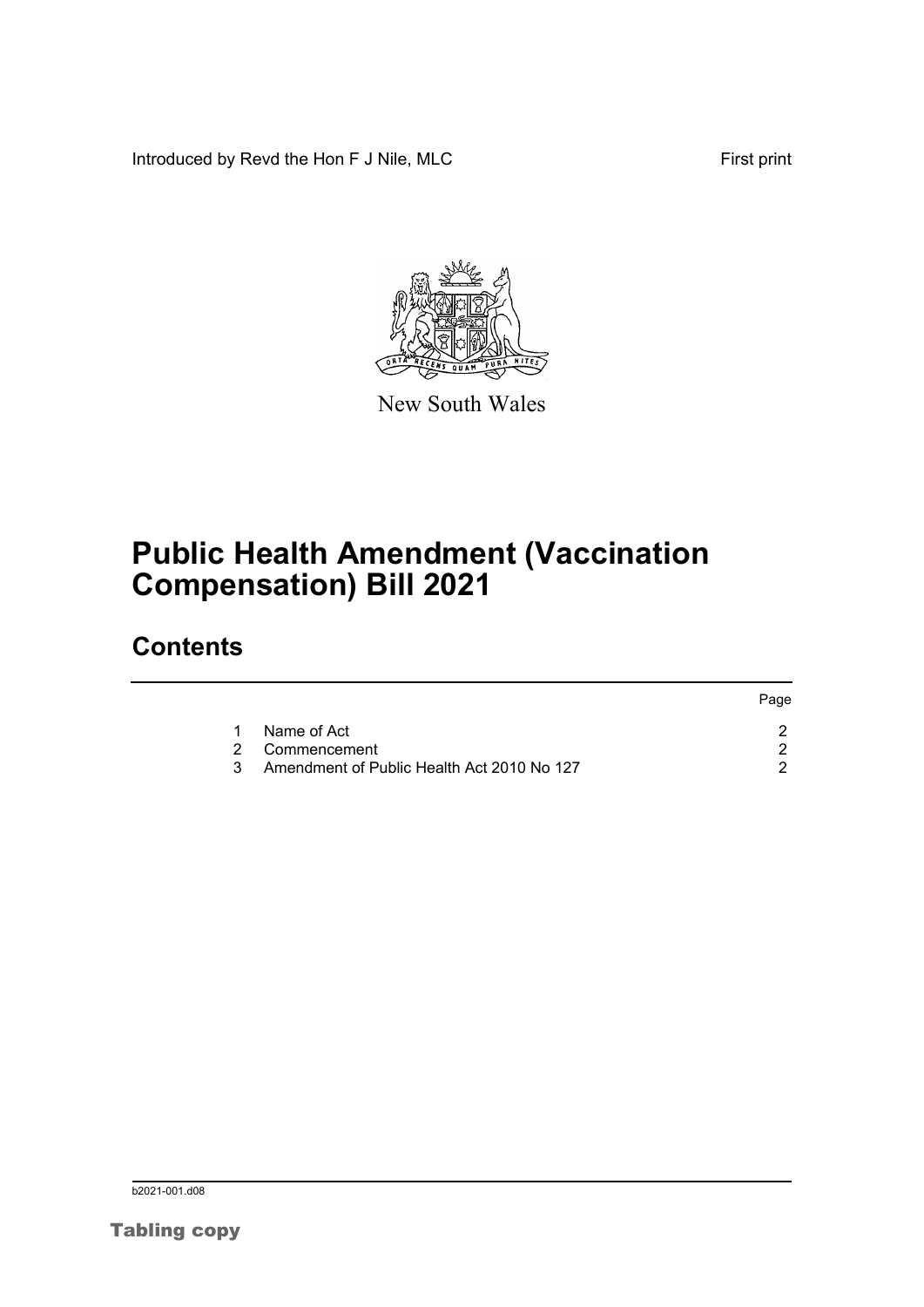

New South Wales

# **Public Health Amendment (Vaccination Compensation) Bill 2021**

No , 2021

#### **A Bill for**

An Act to amend the *Public Health Act 2010* to provide for the payment of compensation to workers who suffer injury, loss or damage as a result of a requirement to be vaccinated.